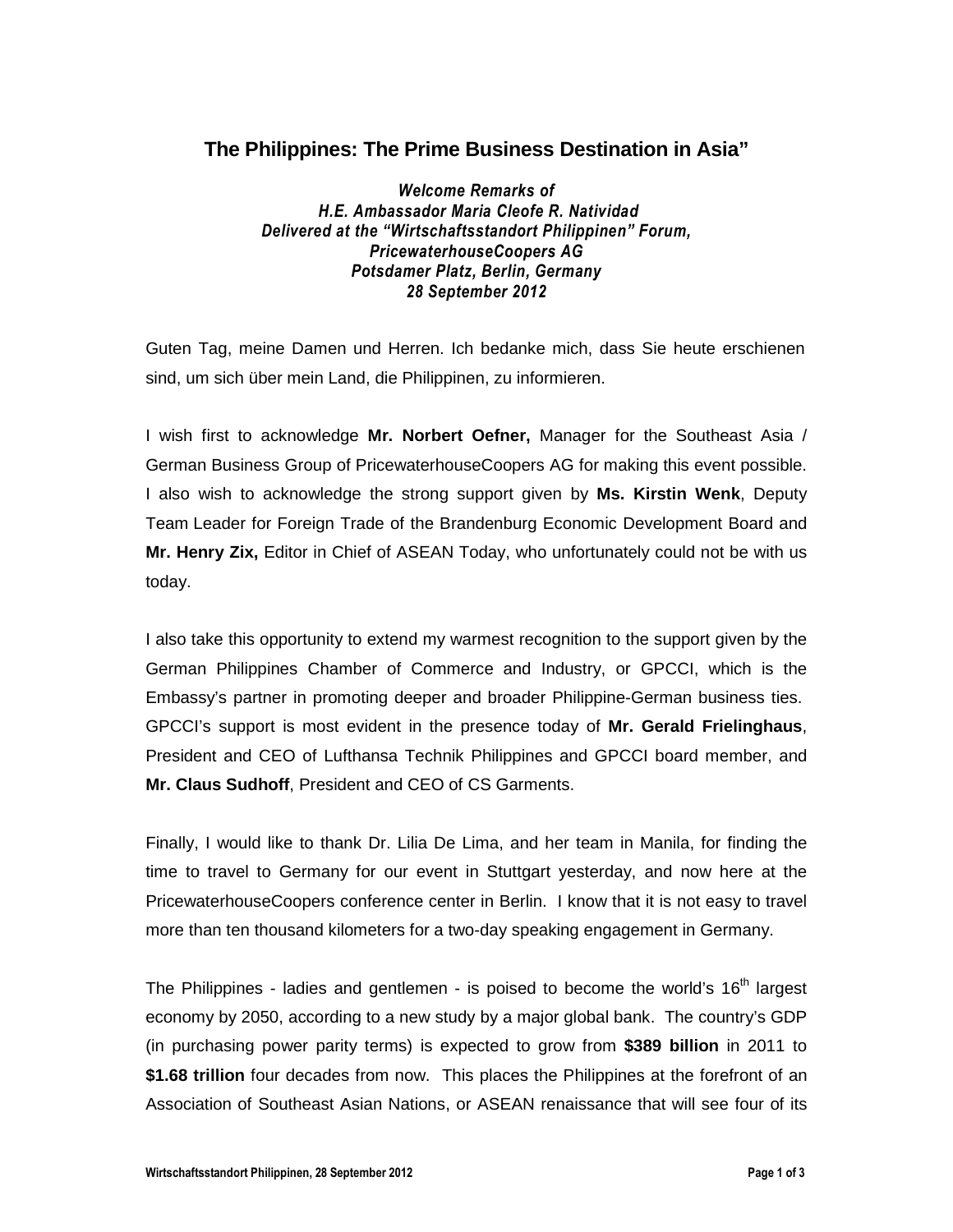founding members climb into the world's 25 top-most economies by 2050. In just three years, or by 2015, the ASEAN nations will form the ASEAN Economic Community, a single market and production base that offers free movement of skilled labor, goods, services and investment, as well as increased flow of capital, along with the appropriate legal and institutional framework for economic integration. Unlike the European Union, the ASEAN Economic Community does not plan to adopt a common currency.

Economists describe the Philippines as one of the strongest-performing economies in Asia today. I am happy to tell you that the country is forecasted to grow between 5 and 6% in 2012, although some in the business sector in the Philippines believes this will be even higher at 6 to 7%.

Financial experts are also bullish on the economy. The rating agency Standard & Poor raised its very conservative growth forecast for the Philippines this year to 4.9%, even as it downgraded its outlook for other economies in the Asia Pacific region, saying that the Philippines "has the capability to withstand unfavorable developments in the global economy." Global financial institutions such as Credit Suisse, Bank of America-Merrill Lynch, and even Deutsche Bank have also projected positive growth forecasts for the Philippines. Over the medium-term, the International Monetary Fund believes that the Philippines would likely sustain a baseline annual growth rate of 5% until 2017.

In the most recent Global Competitiveness Report released by the World Economic Forum, the Philippines now ranks  $65<sup>th</sup>$  among 144 countries in terms of competitiveness – and this improvement is the result of reform measures introduced by President Benigno Aquino in the area of sustainable and inclusive economic growth, good governance, transparency and poverty reduction.

In the past, news about Philippine economic performance rarely gets the attention of Europe, including here in Germany. Perhaps it is because media would normally associate the Philippines with unfortunate and sensational events such as typhoons, earthquakes and other natural disasters. But this is fast changing. The Philippines is now recognized as among the best money-per-value destinations in the world.